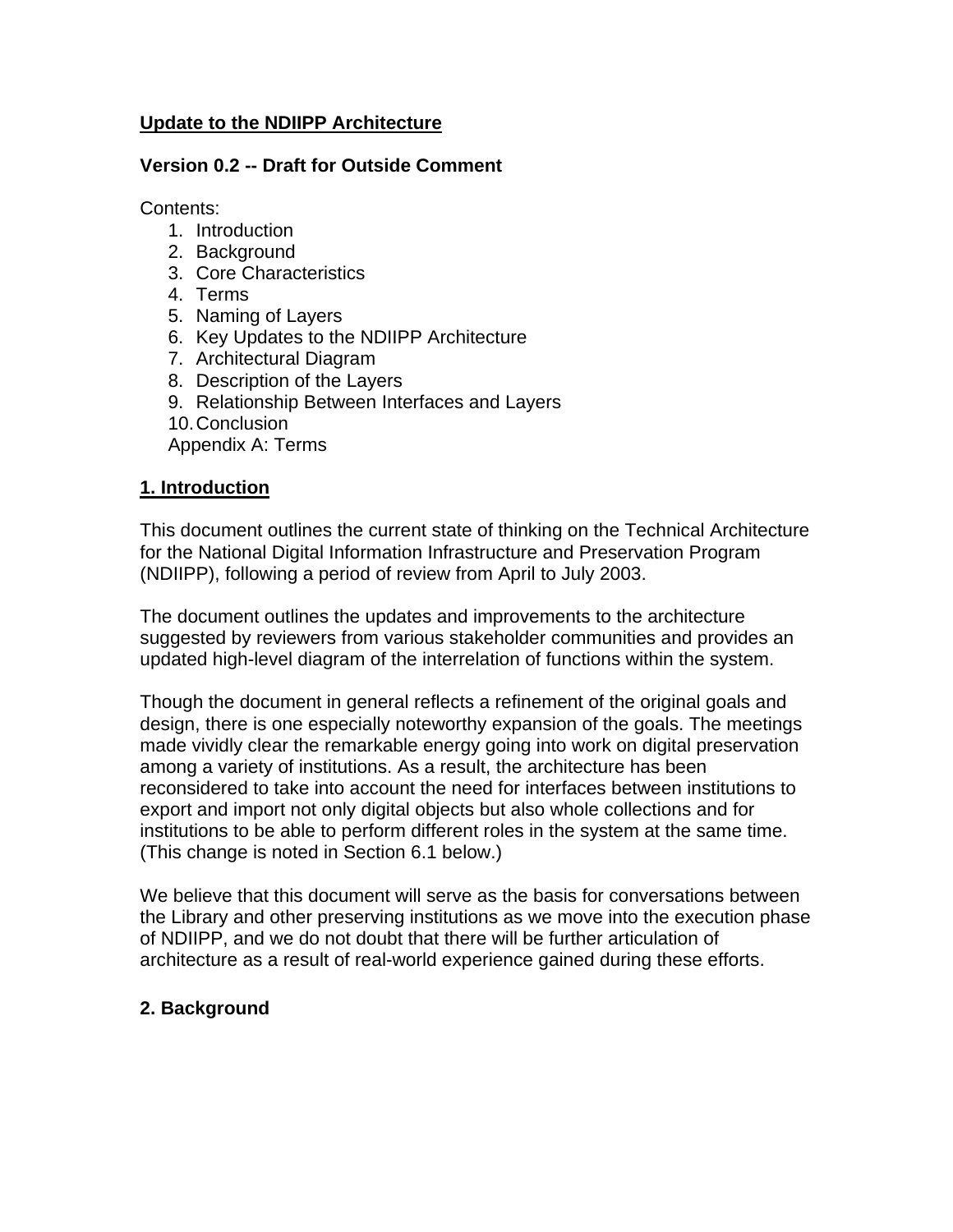In April and early May 2003, the Library of Congress and Global Business Network convened two meetings, one in Berkeley, Calif., and one in New York City, to solicit detailed feedback on the architecture for the National Digital Information Infrastructure and Preservation Program (NDIIPP). That meeting was followed by a revised document, which was further critiqued by a smaller group of practitioners on May 30 and again on July 28 and 29, in New York City. This synthesizes the feedback from those three meetings on the original architecture (hereinafter referred to as the 0.1 architecture) and served to produce this updated version (0.2) to circulate for further comment.

In addition to updating the diagram itself, this document also attempts to update the goals of the architectural work. While partnership with other institutions has always been part of NDIIPP, the April meetings made two things clear: The number of systems for digital preservation in existence and ready to test is growing rapidly; and there is strong desire for federating preservation across those systems or otherwise creating ways for those systems to interoperate.

Because of the variety of efforts on digital preservation, however, it is equally clear that there will be no quick convergence of methods in the digital preservation community. Every system is rightly designed to fulfill the goals of the sponsoring institution, and as institutional goals differ, so do the systems. While this does not damage the goal of digital preservation (in fact, it enhances it, because heterogeneity guards against systemwide failure), it also means that the trivial interoperability of "everyone uses the same tools and formats" and the deeper interoperability of "everyone uses the same conceptual model" are both unattainable, now and for the foreseeable future.

Because this sort of simple interoperability is outside our grasp, the NDIIPP architecture must support institutions that are inclined to cooperate with one another on issues of digital preservation, but who have differing technological systems in place.

#### **3. Core Characteristics**

A key attribute of the NDIIPP architecture is that it provide a bridge between disparate conceptual domains encapsulated by various existing and future systems. To do this, we believe that it must have two characteristics:

First, it must describe the minimal set of functions required for digital preservation in such a way that existing systems can be mapped onto the architecture and vice-versa. A survey of the existing literature makes it clear that, although there is a common subset of functions required for preserving digital materials, the arrangement and even the names of those functions differ from system to system. The architectural model of the NDIIPP is not intended as a complete alternative version of existing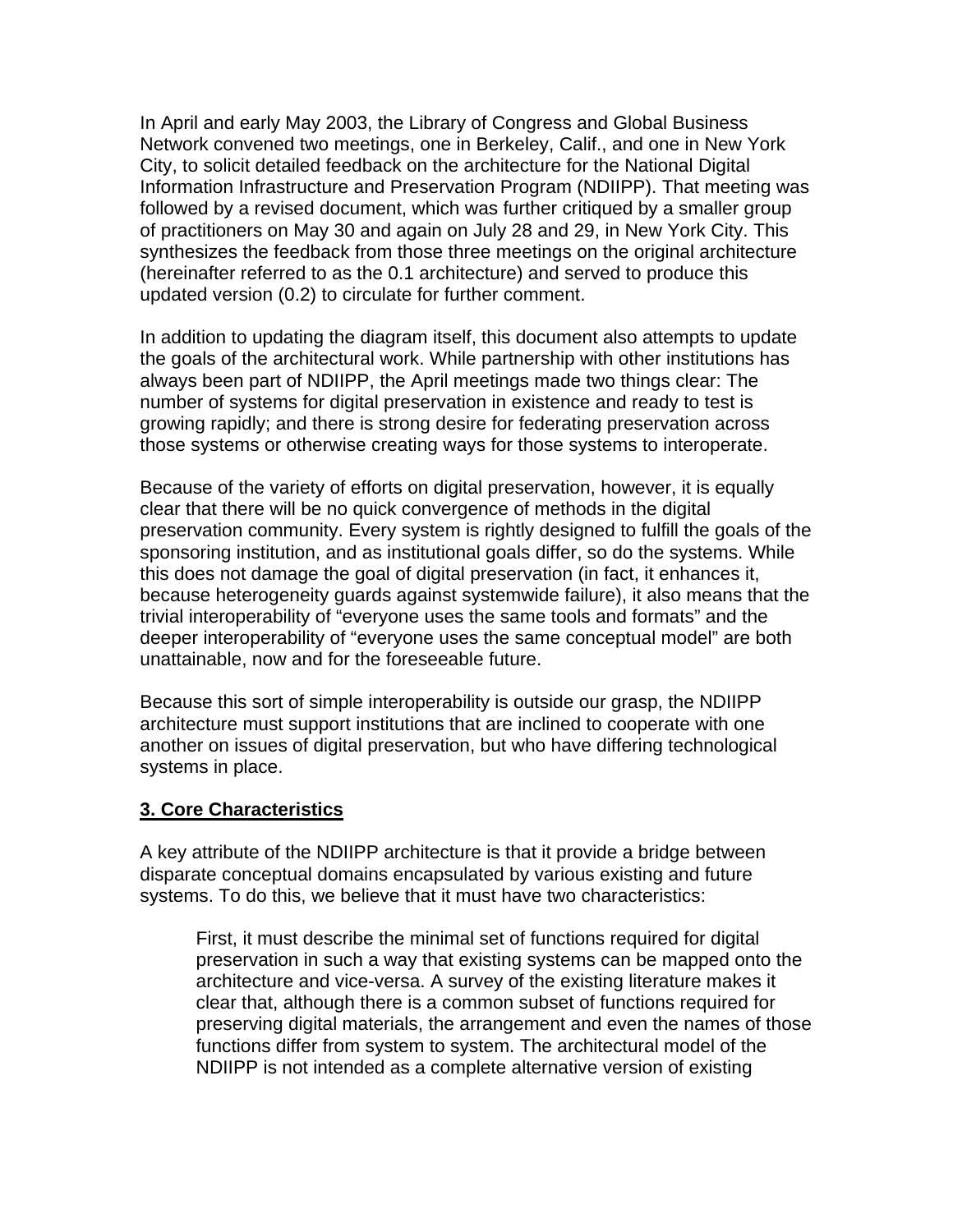systems. Instead, it is a kind "minimum requirement" set, designed to allow the Library to evaluate and compare real-world solutions.

Second, it must not overspecify. Any complete system for digital preservation will have functions specific to the content or format of the material it is preserving (e.g., scholarly journals, digital films), as well as processes for supporting community-specific goals (e.g., evidentiary provenance, scholarly annotation). A system that attempted to be a superset of all such functions would be hopelessly bloated. A system that adopted one complete specification to the exclusion of others would not be sufficiently general to account for all the cases in which the Library has an interest.

This document attempts to describe the common functions and relationships necessary to describe the systems of preserving institutions that want to work cooperatively. It can be thought of as a kind of contractual rider, setting out a minimum understanding between two parties who are going to share the effort of digital preservation.

## **4. Terms**

There are a handful of terms used in this document that serve as technological primitives on which higher-order definitions will be built. These terms are briefly noted here and defined in some detail in Appendix A of this document.

**Identifier** – A label for an object within the system. It does not necessarily specify a location of content within the system. An ISBN is a type of identifier.

**Pointer** – A reference to an identifier. A URL is a type of pointer.

**Object** – Anything stored in the system that has a pointer.

**Unit** – The smallest kind of object contained in the system. A unit is an object that contains no other objects (analogous to a file in a file system).

**Container** – An object that contains other objects, whether units or other containers or both (analogous to a folder in a file system).

## **5. Naming of Layers**

We have renamed the layers in the 0.2 architecture. The 0.1 layers were called Interface, Collection, Gateway and Repository. The Gateway functions of security and metadata management have been redistributed throughout the system. As a result, the Gateway is no longer required as a separate layer.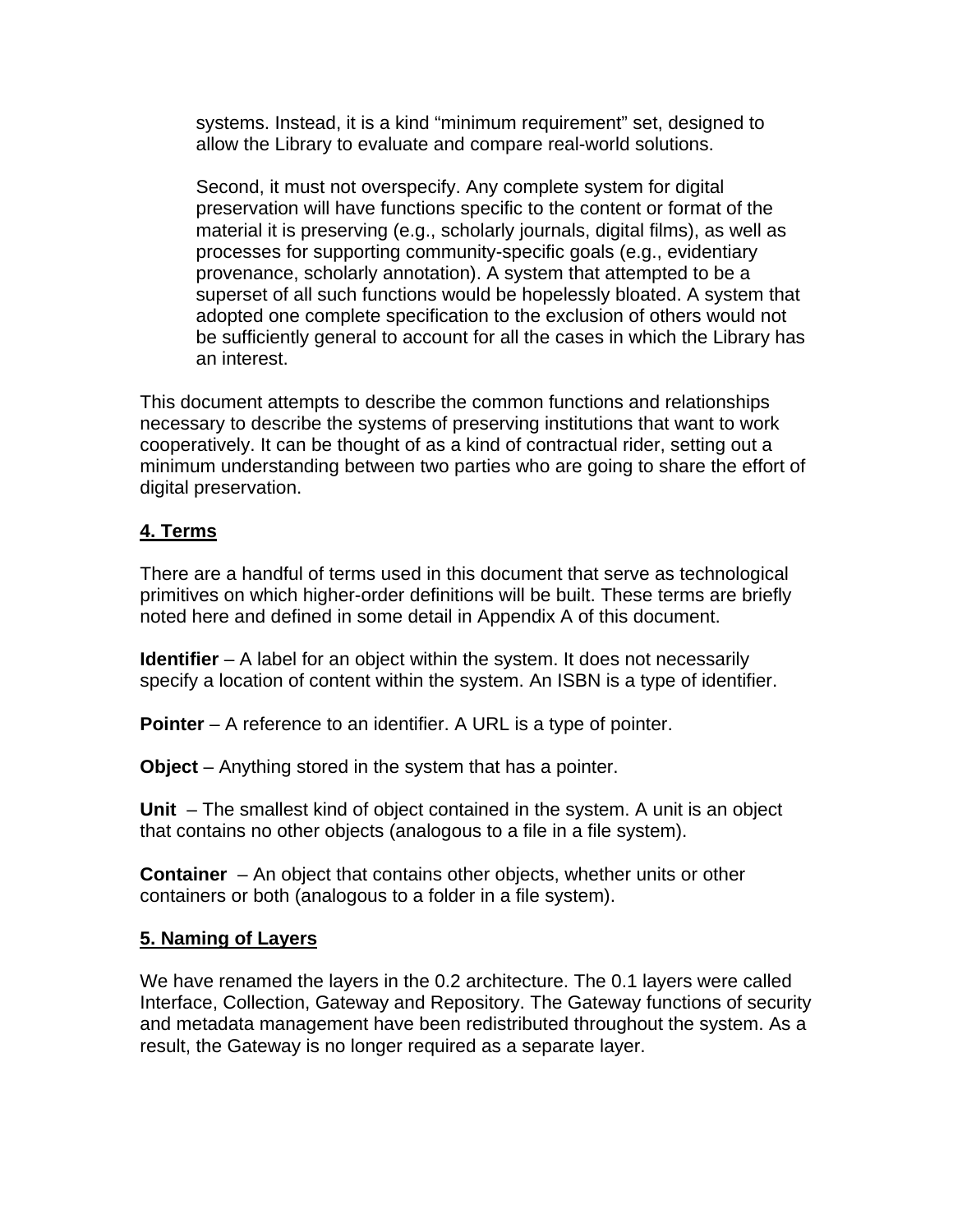The other layers have been renamed, on the grounds that the use of descriptive words (in archive, collection, repository, etc.) make conversation among organizations more difficult because those words often have specific and incompatible meanings for different organizations. To minimize this problem, the layers described in this document are now called Upper, Middle and Lower. Upper is the layer closest to the end user, however defined; Lower is closest to the storage of the digital objects; and Middle is where most preservation services exist.

## **6. Key Updates to the NDIIPP Architecture**

We presented the 0.1 version of the architecture (outlined in Appendix 9 of the report to Congress and available at [www.digitalpreservation.gov\)](http://www.digitalpreservation.gov/) to representatives from the technology, academic, archival and library communities. The meetings produced a wealth of valuable critique and useful recommendations. While much of the feedback was in the direction of identifying practical experiments, a significant portion of the feedback resulted in updates to the architectural model itself.

The most important of those updates are listed here:

1. The Possibility of Near-term Federation

The meetings made very clear the remarkable energy going into work on digital preservation among a variety of institutions. Though working with other organizations was always part of the NDIIPP mandate, these meetings made it apparent that lightweight federation of existing efforts would be a valuable area of near-term exploration.

As a result, the architecture has been reconsidered to take into account the need for interfaces between institutions to export and import not only digital objects but also whole collections and for institutions to be able to perform different roles in the system at the same time, as in the case of an organization that both holds a collection of its own (acting as at least a Middle layer) and serves as a repository for other collections (acting as a Lower layer for other institutions.)

2. Metadata Exists at the Lower (Repository) Layer

The 0.1 architecture imagined a relatively clean separation of data and metadata (other than location) at the Repository layer (now renamed the Lower layer) accomplished by a redirection function at the Gateway layer.

The two review meetings, and in particular the New York meeting, made the unworkability of this notion clear. The consensus view was that at least some metadata will be mingled with the objects, for two reasons: first,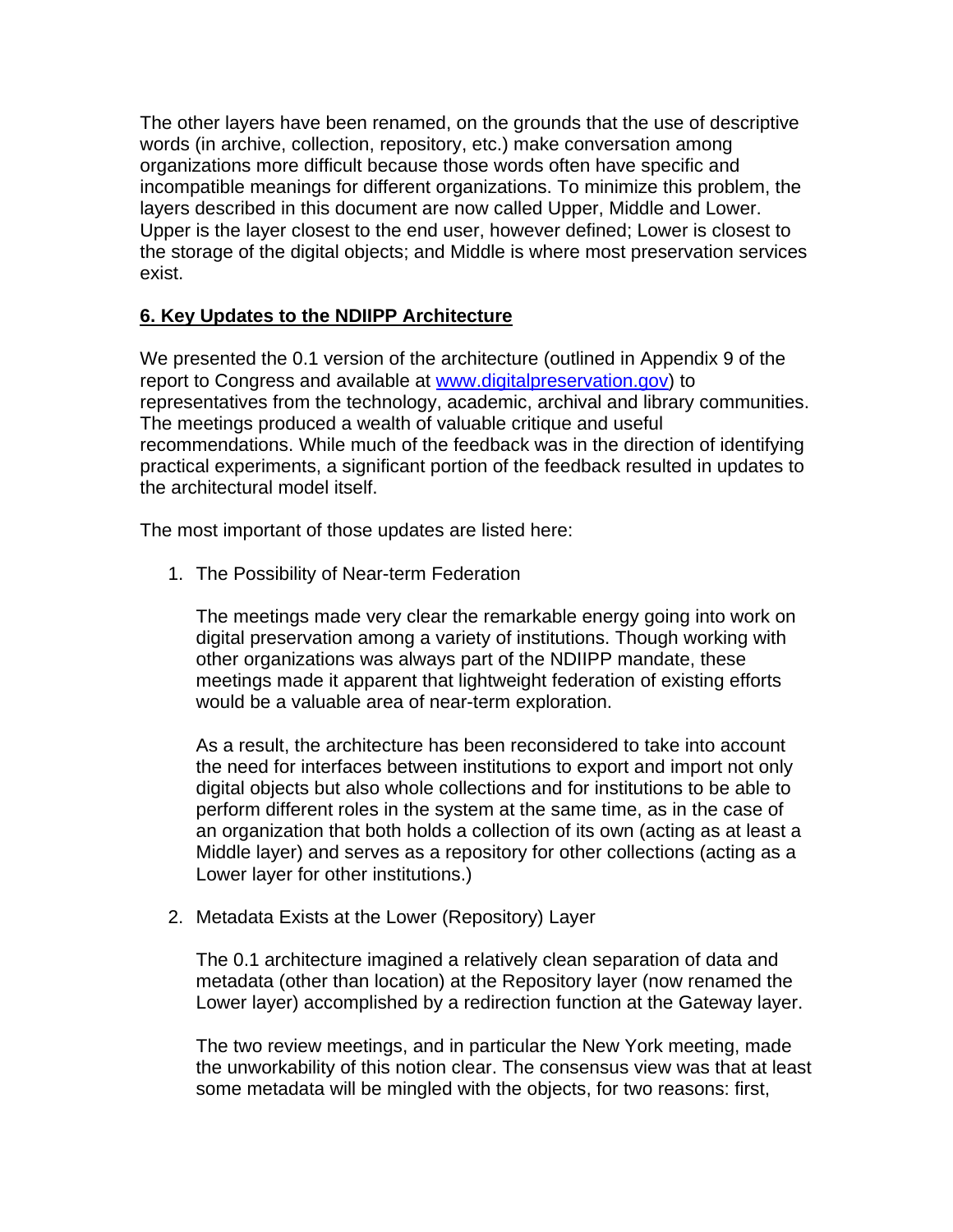several file formats contain internal specifications in their own headers (e.g., JPEG), making inclusion of at least some metadata automatic. Second, the strong opinion of reviewers was that storing only raw data created unacceptable risk should the data become even briefly unmoored from a preserving institution.

However, the alternate extreme – all data should be stored with all of its metadata – is also unworkable, lest the works of Plato, for example, have to travel with all written commentary since. We assume that every preserving system will find its own methods of commingling data and metadata, and that the principles for such commingling will be specific to the institution, the preservation system, collection or collections and the data to be preserved.

We thus make no requirements about the type, amount or method of storing data and metadata together; we expect later work on standards and practices to suggest that storing at least the technical metadata required for interpretation or playback should be standard practice.

3. Metadata Evolves Over Time

We likewise assume that over the course of the life of an object, additional metadata in the form of annotations and descriptions of administrative actions will accrue in the Middle layer. And we assume that each individual organization will have to make judgments about when to attach this metadata to the object itself, when to make a new edition or other copy of the object replete with new metadata and when the metadata itself needs to be archived as a digital object (as with the contents of a card catalog, for example.) We therefore specify in the system only that a stored object will be accompanied by at least some metadata and that it is unlikely that any object will ever be accompanied by all possible metadata. We do not describe when or how additional metadata should be generated or stored.

4. A Container Is Also an Object

Digital objects are often internally complex – word processing documents and Web pages can contain internal graphics, but these graphics are embedded in different ways and may be directly addressable on their own. There can be an unlimited number of such containers – a Web site is a collection of complex files, the results of a Web crawl may be several Web sites, and so on.

The only lower limit to the granularity of objects is the end of containment. An object in the system that contains no other objects is called a unit. All higher-order objects (objects that contain at least one other object) are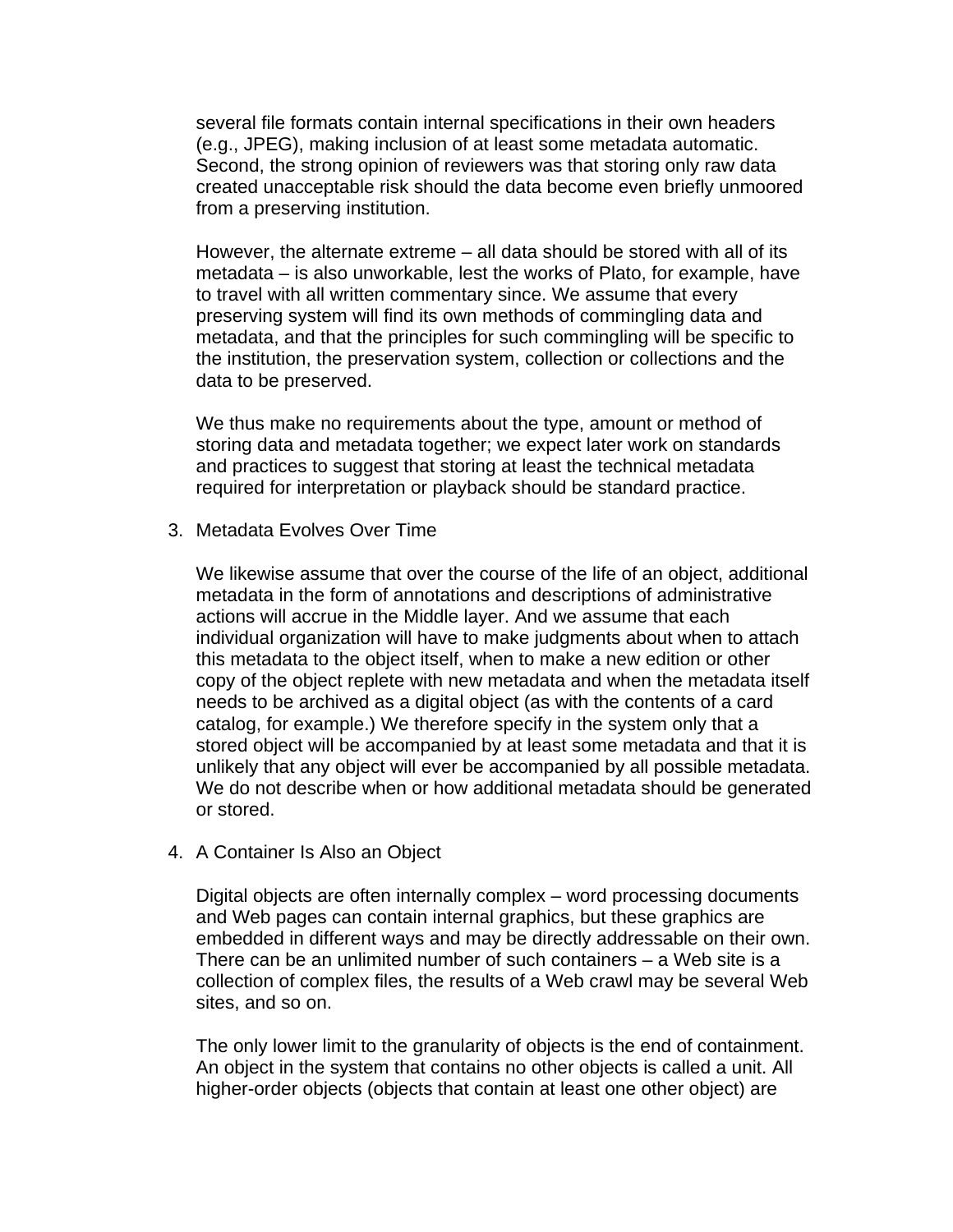containers, and, like units, containers have unique identifiers within the system.

5. The Diffusion of the Gateway Layer Functions

The 0.1 architecture included a Gateway layer, whose role was to separate data and metadata and to provide access control to storage. The functions of the Gateway layer have been redistributed, for two reasons. First, as discussed above, data and metadata cannot not be completely decoupled. Second, the weaker the security of a system, the greater the risk of outside interference; but the stronger the security, the greater the cost.

It became clear from feedback on the 0.1 architecture that any particular specification of security practices would be too weak for some users but too expensive for others. Given that there is no need for a Gateway layer for metadata management, the 0.2 architecture assumes that security will be suffused throughout the system, whether as encrypted files, on-thewire encryption, access control or other methods, singly or in combination, on a case-by-case basis.

6. Functions at the Middle (formerly Collection) Layer

The Collection layer in the 0.1 architecture contained too many functions in an opaque container to serve as a useful abstraction. This version of the architecture, 0.2, breaks the Collection layer, now renamed the Middle layer, into five critical categories of functions: Ingest, Pointer Management, Metadata Management, Lifecycle Management and Views. These functions are defined below, in the section on the new architectural diagram.

7. "Local" vs. Public Access at the Upper (formerly Interface) Layer

The 0.1 architecture treated access as a binary condition – public access or dark archive -- with the notion that some public access might be limited by terms and conditions set by collecting agencies. Feedback from respondents suggested that, in addition to addressing questions of public access, every set of digital objects needs to provide local access to the management responsible for the preservation of those objects. The Upper Layer now reflects both kinds of access.

#### **7. Architectural Diagram, Version 0.2**

Included below is the updated diagram of the NDIIPP architecture.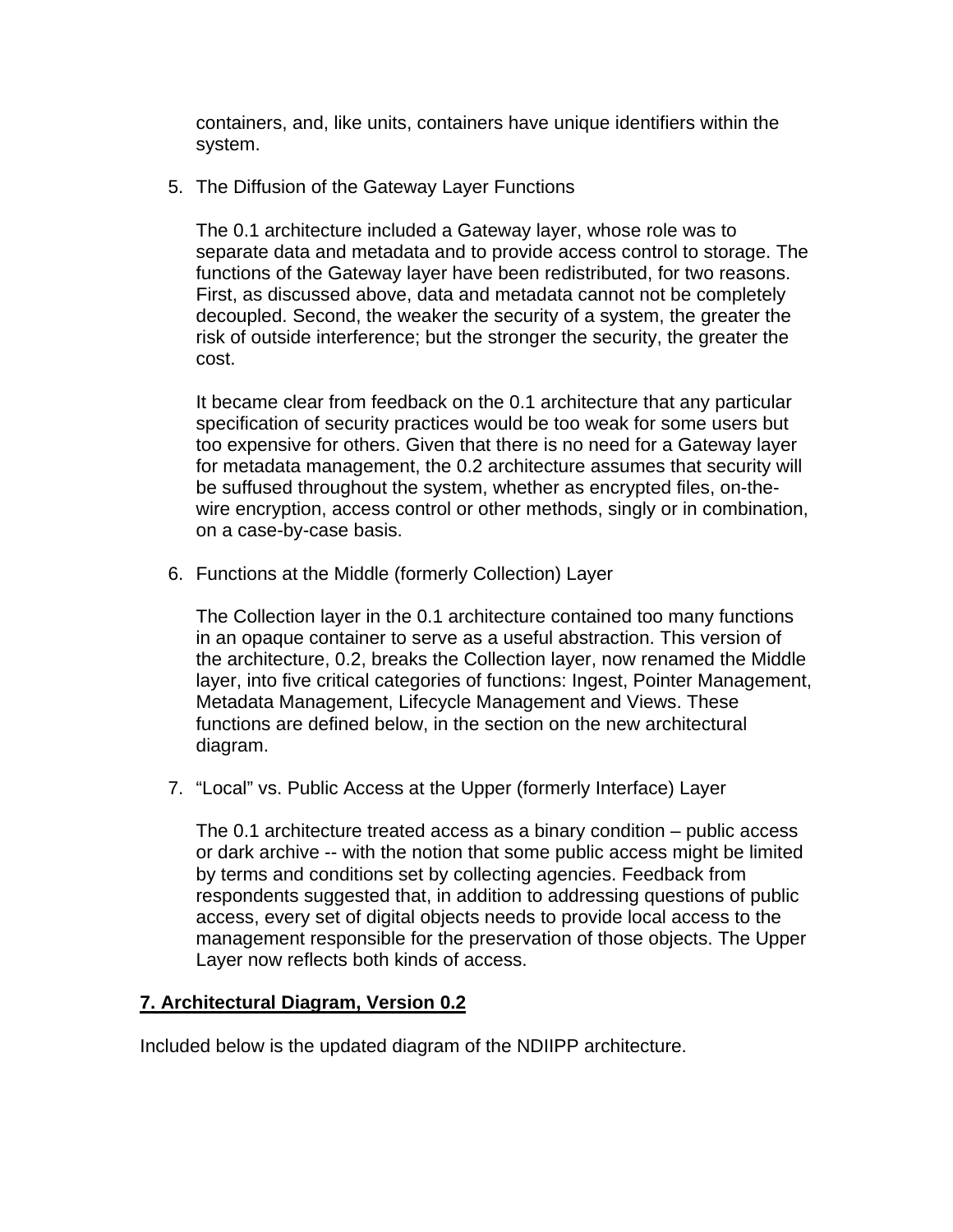

At the left, digital material passes into a preserving institution, whether the material was donated by a person or institution or automatically accessed as with a Web crawl.

In the center are the functions of the preserving institution or institutions. On the right is the export of material from the preserving institution outward. Note that this export can be in frequent small batches or in periodic snapshot exports of an entire collection. Note also that the architecture assumes that data is exported in a format that packages the object with some additional metadata.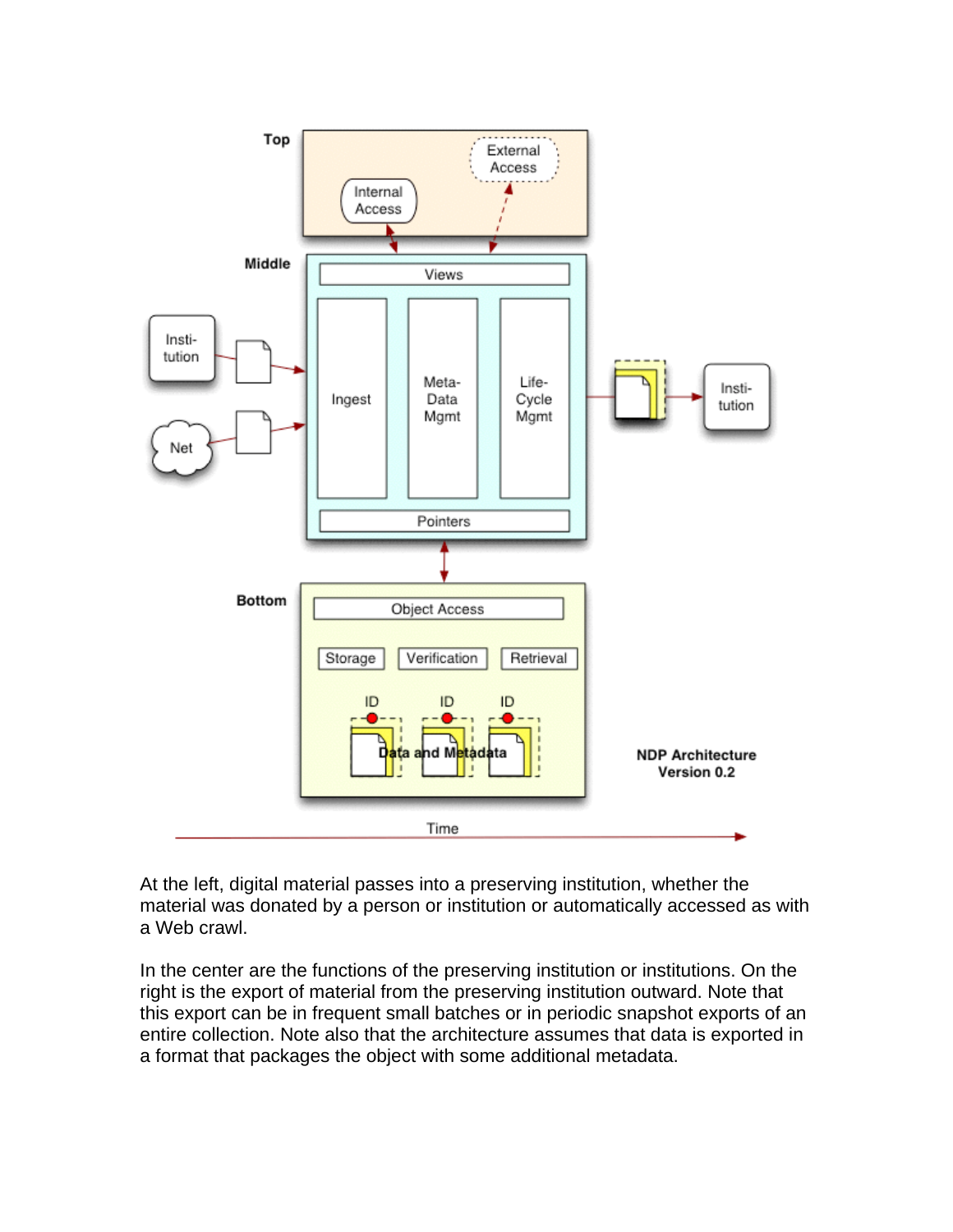Down the center of the diagram are the functions of a preserving institution.

# **8. Descriptions of Layers**

# **1. Lower**

At the Lower layer are the services required for storage, verification and retrieval of digital objects, as defined above, whether for containers or units. A unit is assumed to be a digital object accompanied by at least some of its metadata. It is also assumed that the "halo" of metadata around an object will grow over time (indicated by the dotted-line container) as additional interpretive or provenance data is registered.

The Lower layer is a group of functions, but is not necessarily an integral piece of technology. The object access interface presents a coherent view of the stored objects, but beneath that interface data can be stored in a number of distributed or virtualized ways. A database, for example, may well be able to present a combined view of data and metadata, but it may store the various elements in separate tables on separate disks. Likewise, the de-referencing of pointers to IDs that specify physical location of digital material may go through several layers of redirection if the files are stored in multiple copies or chunks on decentralized and geographically dispersed systems (e.g., LOCKSS or OceanStore).

# **2. Middle**

The Middle layer contains five functional categories:

- 1. **Ingest** the functions required for the transfer of responsibility for the preservation of digital data to a particular organization, including both the acceptance of digital materials and the creation of any contractual or administrative agreements.
- 2. **Pointer Management** the creation or registration of pointers for the digital objects being preserved. Pointers point to digital objects stored in the Lower layer.
- 3. **Metadata Management** the creation and management of metadata for the digital objects being preserved. (Note that at least some metadata will be stored with the object itself). At a minimum, this metadata will include or point to as much detail as possible on making the object available for interpretive use – file format, conditions of creation, playback software, etc. Note that the metadata can be stored by other institutions, including third-party service providers, as well as by the hosting institution.

Note also that additional metadata will be developed over time, in forms ranging from additional management or scholarly annotation to administrative notes related to the management of the object.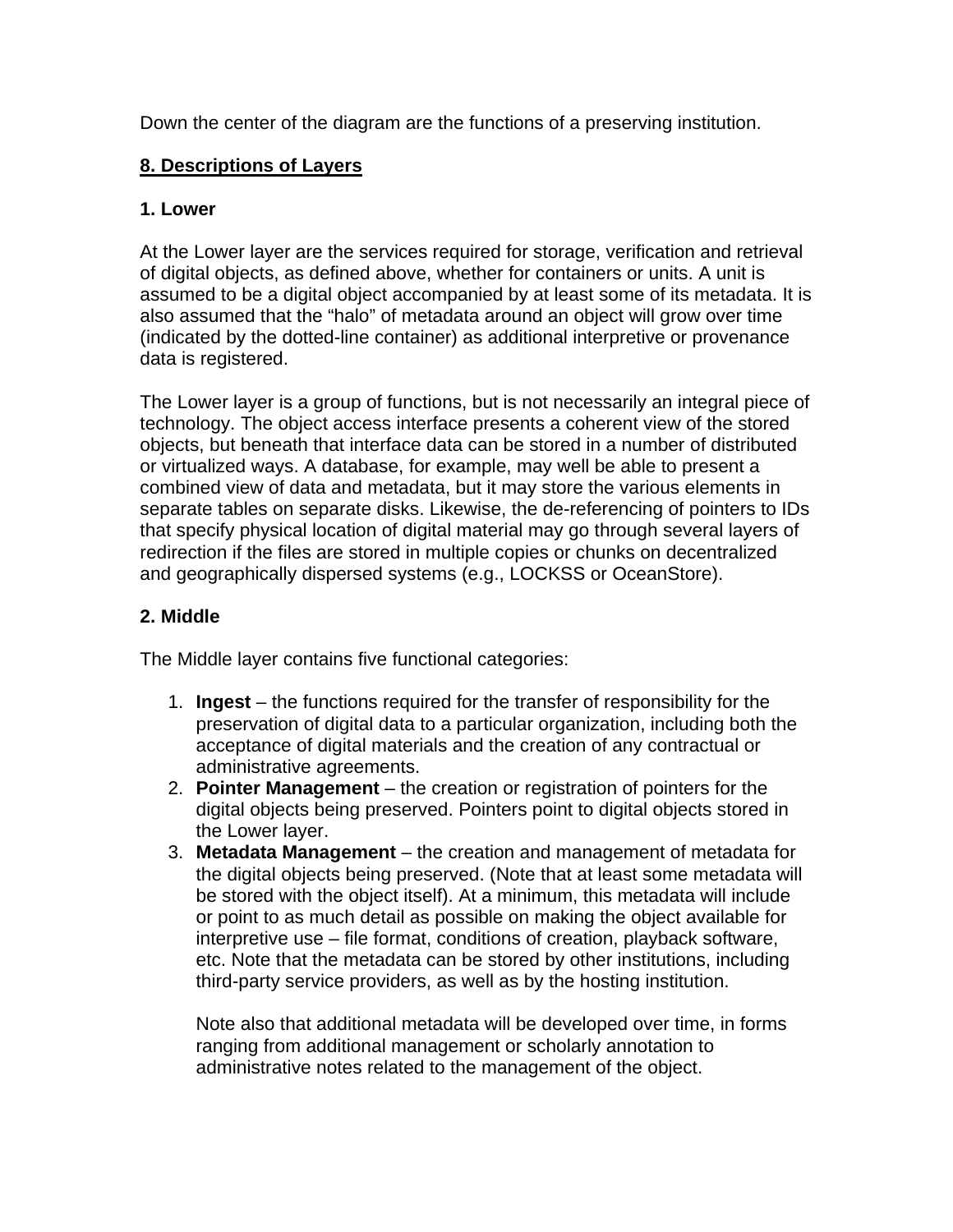- *4.* **Life-cycle Management** the set of operations required to make digital data fit for use over the passage of time, including the transfer of copies of the original objects in bit-identical format onto new storage media; the migration of objects to new formats; the documentation of emulation strategies for playing back older data on newer software; and the export of objects, which entails the possible transfer of metadata and of preservation responsibility, if it is contractually agreed upon, to other preserving institutions.
- *5.* **Views** The Views function essentially plays a gatekeeper role for the provision of access to the objects, filtered through whatever policies or restrictions are placed on their use (available internally only or available to other institutions), any particular file transformations that are allowed or disallowed, etc.

This is not to say that functions in the Upper or Lower layers cannot also be coupled with these functions in a single organization or even on a single machine, nor is it to say that additional functions cannot be deemed essential by individual organizations. These functions are grouped together because they are essential and relatively difficult to decouple – ingest requires both pointer and metadata management; meta-data must be associated with objects identified by pointers; life-cycle management operates on objects identified by pointers and generates new metadata; and so on.

The five categories in the Middle layer encapsulate a wide range of functions – any working system will have to break out those functions in more detail. However, a survey of the literature suggests that the next level of detail is where existing systems begin to diverge.

In the realm of metadata management, for example, the OAIS reference model refers to Preservation Description Information, comprising Provenance, Reference, Fixity and Context Information. METS, by contrast, categorizes metadata into three categories, descriptive, administrative and structural, with administrative metadata further subdivided into source, technical, intellectual property and provenance metadata. Thus, the five functions listed here are an attempt to outline minimal required functions while providing a description sufficiently general to apply across a range of practical implementations.

## **3. Upper**

The Upper layer comprises access by any person or institution to data or metadata through the Views function of the Middle layer. There are two broad categories in the Upper layer – internal access and external access. Internal access describes any human views of the system required for management of the material, from creation of descriptive metadata to spot checks for validity or interpretability of the content.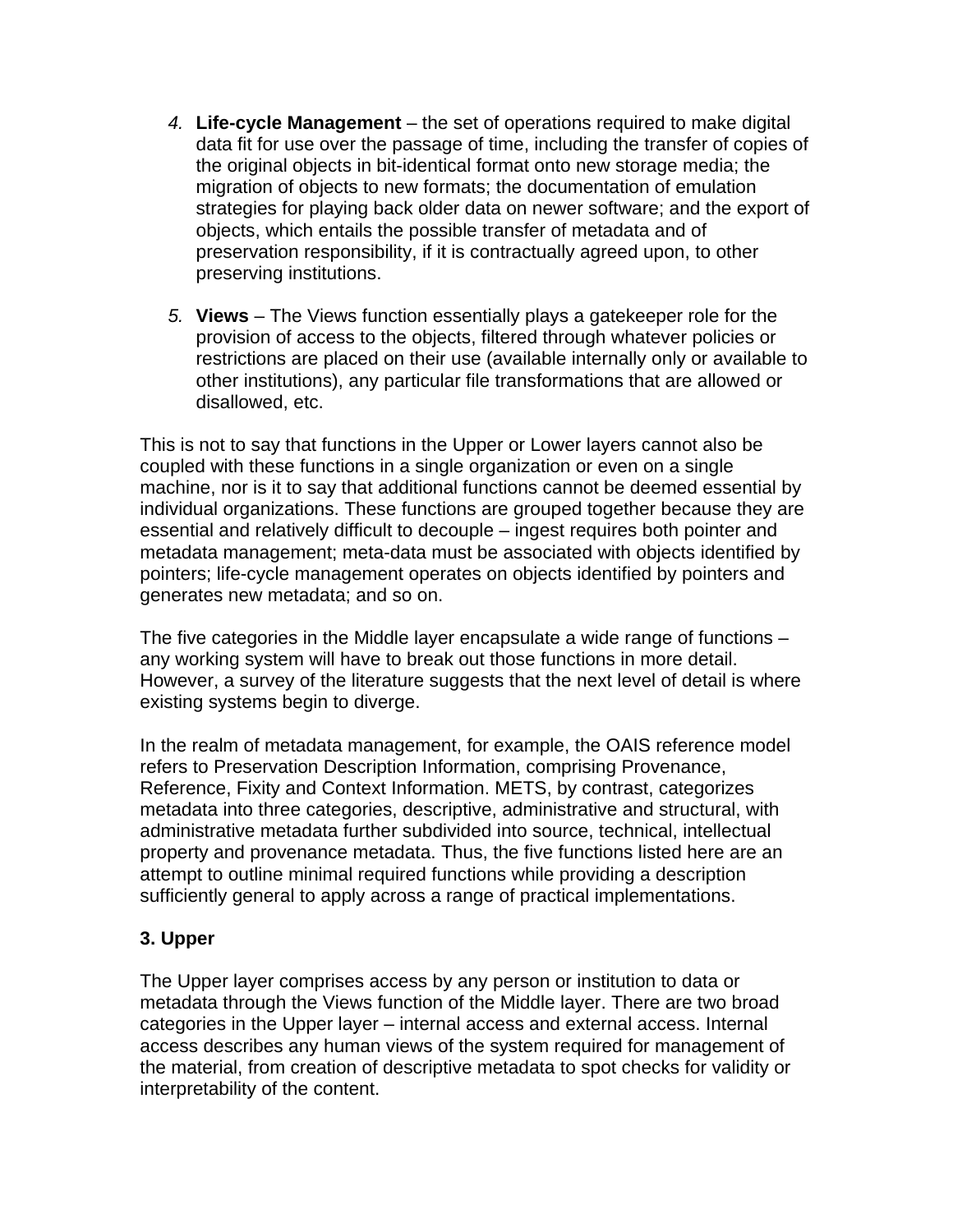As in the 0.1 architecture, the Upper layer is minimally and mostly negatively defined. Because the Middle layer is where the hard work of maintaining enough metadata to allow the object to be reconstituted lies, the principal requirement of the Upper layer, whether through internal or external access, is to provide some form of trustworthy mediation for potentially untrustworthy users, in the case of sensitive or restricted materials and, in any case, not to violate any legal or administrative controls set upon the data.

## **9. Relationship Between Interfaces and Layers**

As with any system designed around nodes and connections, the 0.2 architecture can also be viewed in an interface-oriented fashion. The drawing below presents the system as a set of four interfaces arranged around the Middle layer – Import, Storage, Access and Export – representing the possible interfaces a preserving institution might have with the outside world.



These four interfaces all have related functions within the Middle layer: Import/Ingest, Storage/Pointers, Access/Views and Export/Life cycle. These interfaces are labeled from the point of view of the center institution, but the functions are arranged in parallel: one institution's Export function connects to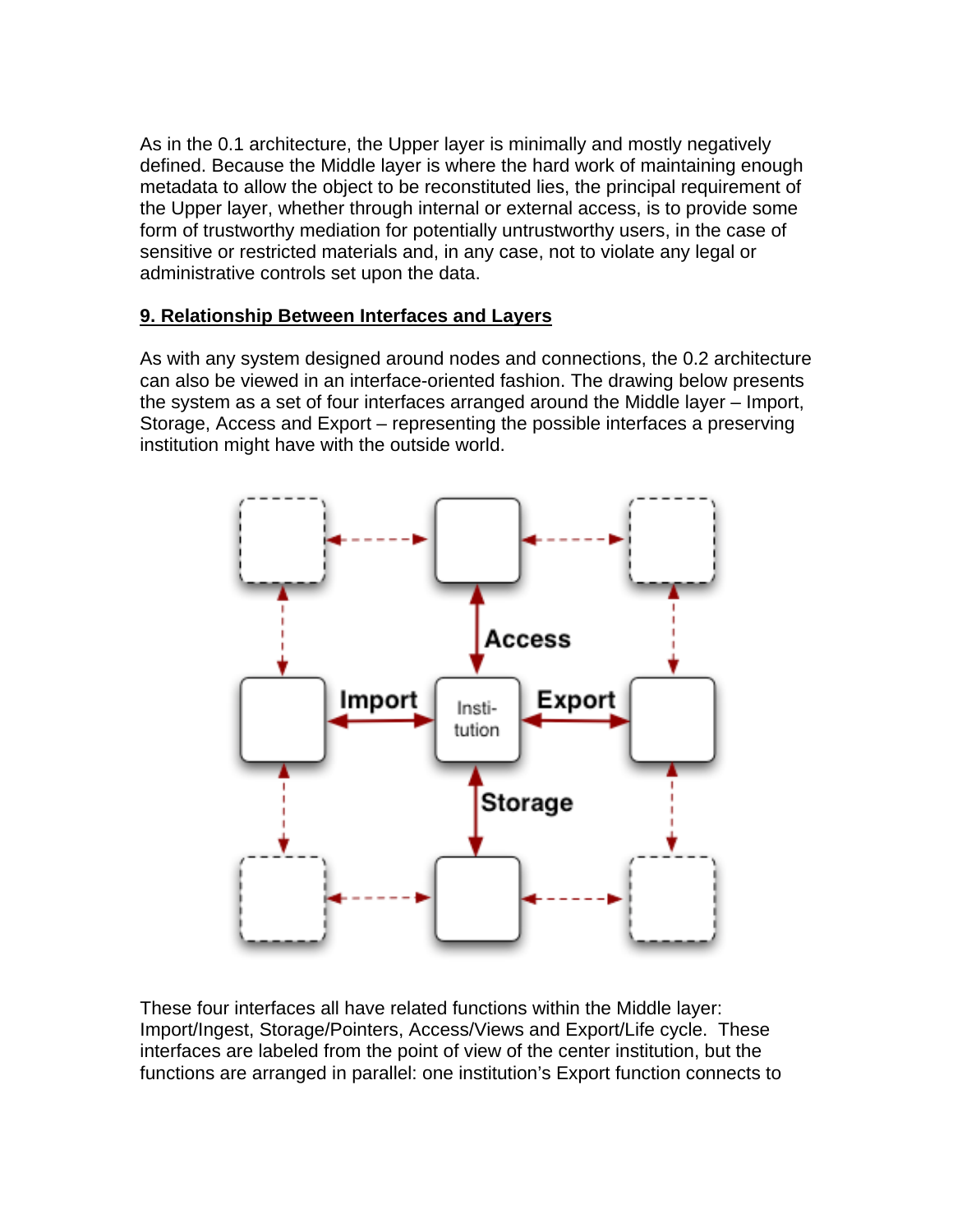another's Import, and one institution's Access function connects to another's Storage.

This view, while related to the function-centric view above, highlights systemic aspects of NDIIPP.

- Interface definitions between institutions are a critical feature of a working system.
- The functions taken on by preserving institutions are complex but largely opaque. The complexity of managing a digital collection internally is (or should be) hidden from the outside world.
- Any institution can perform multiple functions within the system. In a scenario whereby institution A accesses content held by institution B, B is a de facto Lower layer for A, even if B also offers direct access to the same material*.* There is no theoretical upper limit to this sort of redirection, though practicality suggests that most transactions will involve three or fewer institutions.
- Likewise, an institution can import content from other institutions and export it to other institutions.
- Vertical interfaces access and storage –work relatively well in current systems and have analogs in everything from networked file systems to the Web and Web Services architectures.
- Horizontal interfaces currently work less well. Ingest in current systems tends to be human-intensive and therefore expensive for bulk accessioning of data. Likewise, the ability to export a complex collection of digital objects in an archival format is limited, and an important area of future work.

The most important design principle of the interface view of the system is that, although the functions are divided into three layers, the system as a whole is an N-layer system, because it is impossible to specify in advance how participating institutions will stand in relation to one another over time.

# **10. Conclusion**

Though the proposed 0.2 version of the NDIIPP architecture preserves the basic design principles from the work on 0.1, especially the goal of a modular and protocol-connected architecture, the 0.2 version is simultaneously simpler and more detailed: simpler because the decision not to overspecify metadata management and the subsequent removal of the Gateway layer make the conceptual units of the system easier to understand and to map to existing efforts; more detailed in that the functions within the layers, and especially the Middle layer, are better specified.

The acid test, of course, is whether some version of this document will be useful in brokering conversations between the Library of Congress and other institutions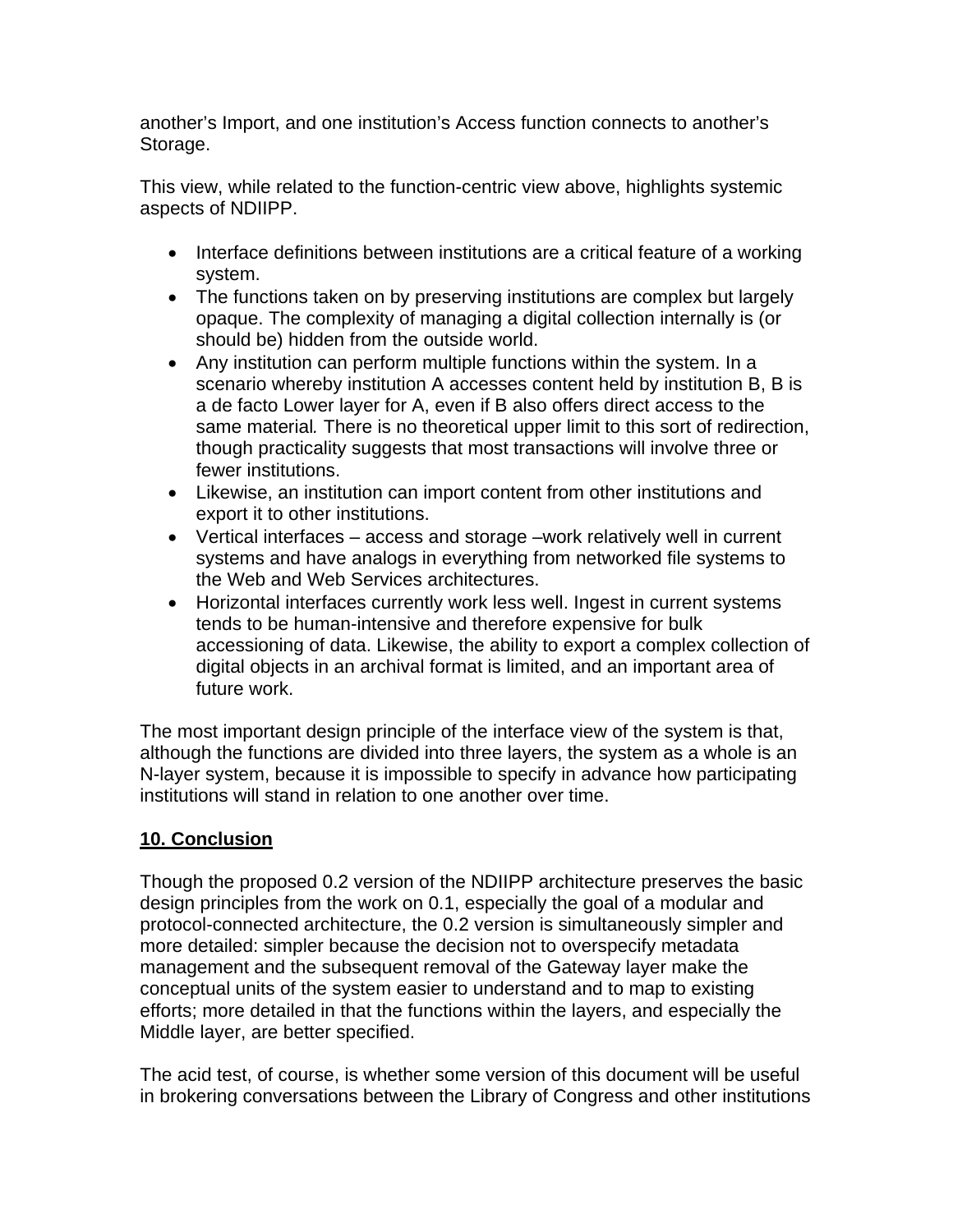engaged in preservation activities, as well as among those institutions themselves. To that end, we are actively seeking feedback on whether this document captures the minimal set of functions required for preservation activity. In particular, we are looking for feedback on missing but required functions, included but nonessential functions and places where the level of detail can be made more specific without entailing the loss of generality required to describe the intersection of most or all existing preservation systems.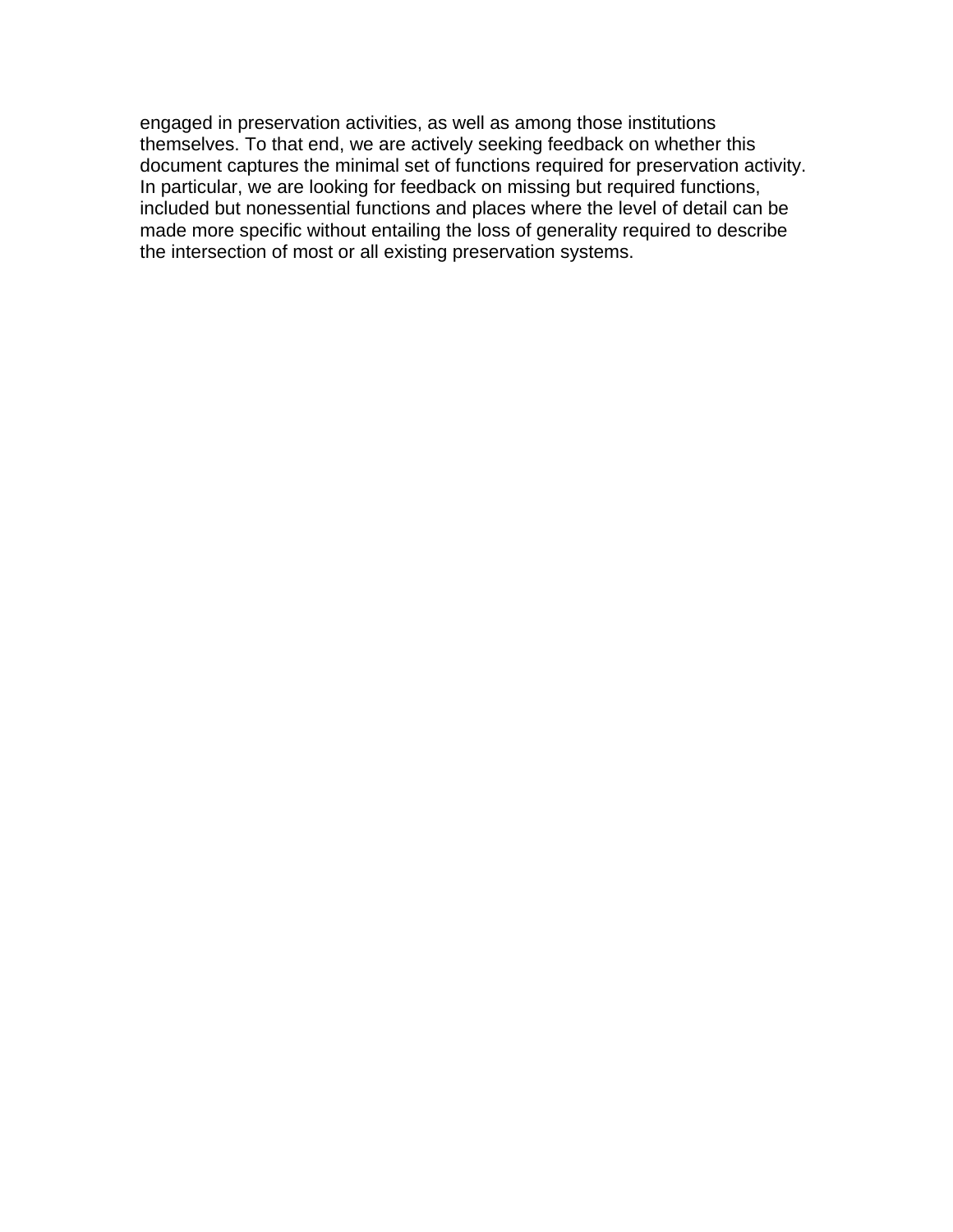## **Appendix A: Terms**

There are a few terms used in this document that serve as technological primitives, on which higher-order definitions will be built.

**Identifier** – A globally unique and persistent label for an object within the system. It does not necessarily specify a location of content within the system. An ISBN is a type of identifier.

**Pointer** – A reference to an identifier. A URL is a type of pointer. Note that sometimes Identifiers and Pointers can be identical, as when a URI that is also a URL, while in other cases they can be separate; isbn.nu uses ISBNs in its URLs, but an ISBN is different from an isbn.nu URL. The critical point is that a digital object must not just be labeled; there must be some way to refer to that object remotely, through one or more pointers.

Every functional system must provide a method of de-referencing pointers to the identifiers (and thus to the objects) it is responsible for preserving, even if that de-referencing goes through layers of redirection.

Version control can be, but is not required to be, part of the identifier/pointer system. An identifier or a pointer can include explicit methods of version control by providing operations such as incrementing or decrementing counters or alternating MIME types to access other versions of the "same" object, or the pointers to earlier versions can be stored elsewhere in the metadata of the object referenced by the pointer.

The current architecture is mute on this question not because it is unimportant, but because we do not believe that there is general agreement on the versioning issue among extant systems. Part of the next phase of NDIIPP work will be to experiment with strategies for version control.

**Object** – An entity in the system with a pointer. The two types of objects are units and containers. These are roughly analogous to files and directories, with the key difference being that there is no required "root" object.

**Unit** – The smallest object contained in the system. A unit is an object that contains no other objects, though it may contain pointers to other objects, e.g., a Web page that has pointers to images.

**Container** – An object that contains other objects, whether units or other containers or both. A container can be as tightly coordinated as a file that includes embedded images and as large as a container-of-containers that encompasses the entire holdings of an institution. There is no mandated "root" container and no upper limit to the number of layers of containment possible.